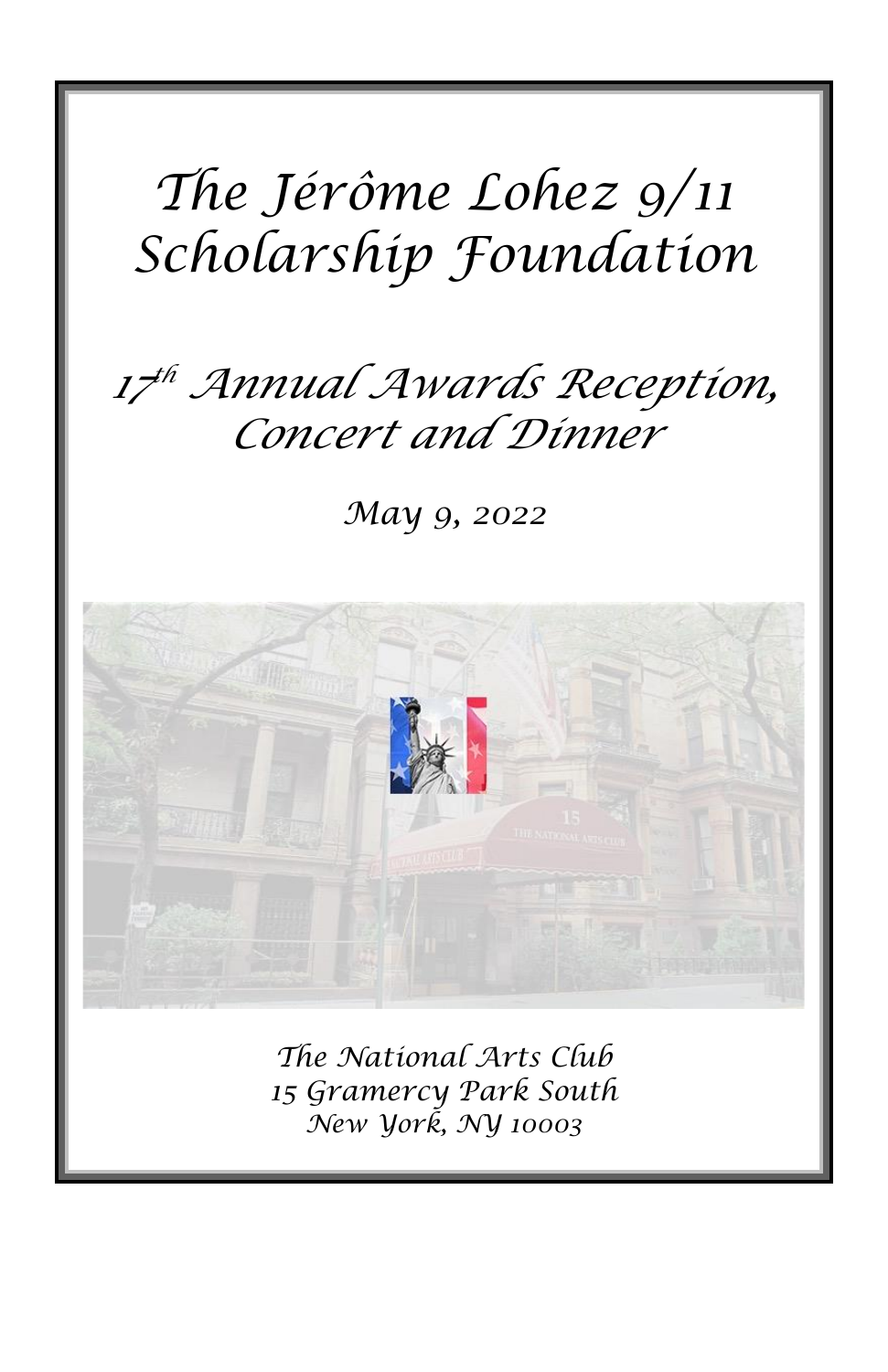

 *Welcome*

Dear M. le Vice-Consul Général, Distinguished Academics, Laureates, and Friends,

It is indeed a pleasure to welcome you back tonight to the  $17^{\text{th}}$ Awards Ceremony of the Jérôme Lohez 9/11 Scholarship Foundation, after a pause during the past two years due to Covid-19. I thank all who have contributed to making this evening, and our work over these past years, possible.

The frontiers of culture do not, in fact, coincide with national boundaries. The latter divide people according to loyalties and customs, but not according to what makes them happy, what makes one a genuine human being. Technology has made it easy to cross national frontiers physically, but there has been no invention of new mental habits to enable people to relate to others who have different world views. For that to happen, we must encourage young people to travel, to study and to live in countries different from their own. When individuals look beyond their familiar surroundings, they discover that many strangers share their emotions and interests.

Our foundation's objective is to give students opportunities to find connections between what seems to have no connection, linking applied science with culture, people, and places by fostering communications, encounters and exchanges.

Very warm regards,

kwij Kohe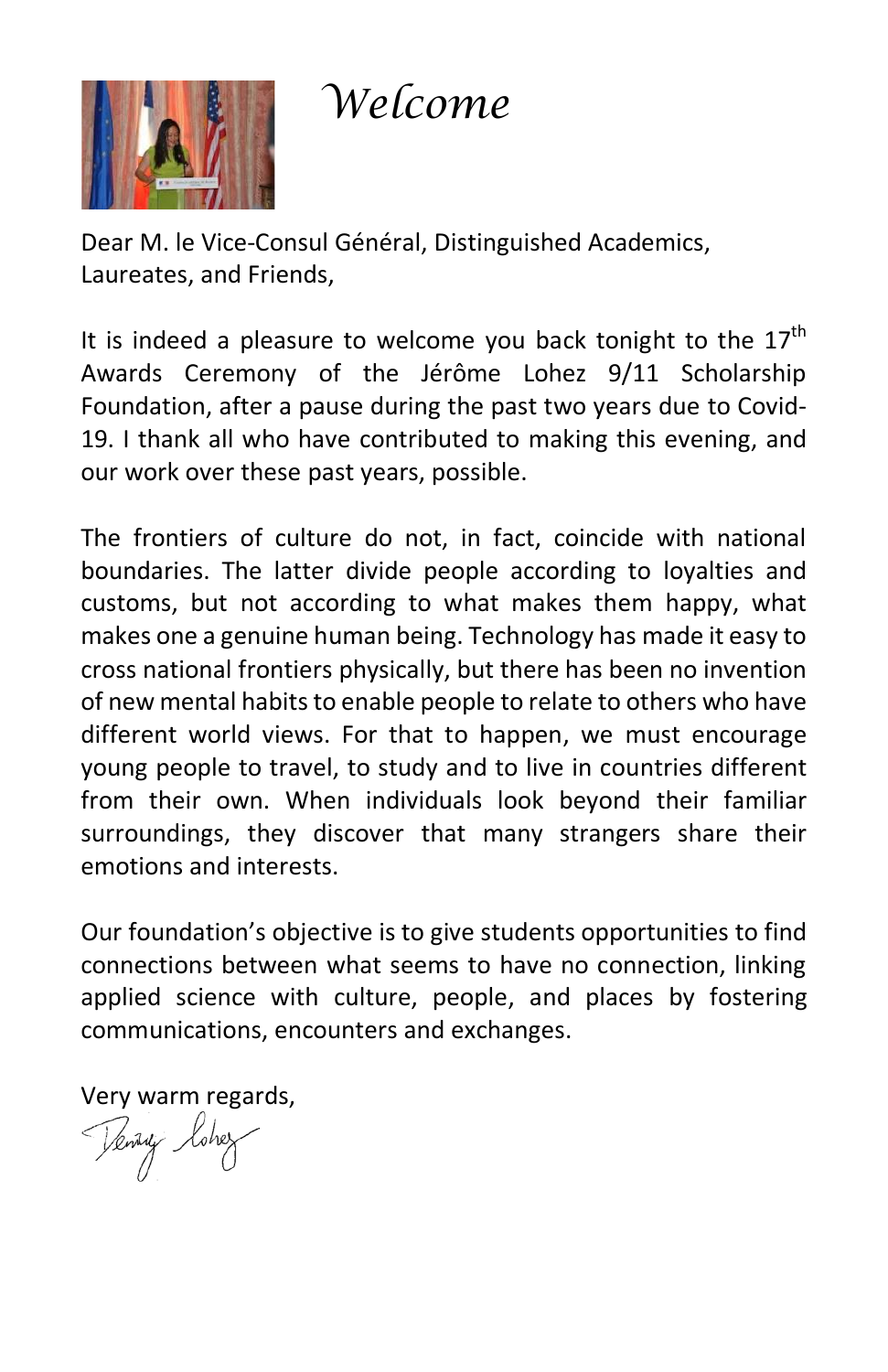#### *Program*

*Francis Dubois Master of Ceremonies*

*Welcome Ms. Dening Wu Lohez*

*Remarks Deputy Consul General Damien Laban*

*Jacques Barzun Award*

*Scholarship Awards*

*Classic Violin and Piano Selections Chloé Kiffer and Alexandre Moutouzkine*

#### *Menu*

*Buffalo Mozzarella, Strawberries, Romaine*

*Petit Filet Mignon, Cremini Mushrooms & Cipollini Onions*

*or* 

*Pan-seared Branzino, Polenta, Roasted Cauliflower*

*Chocolate Mousse Cake*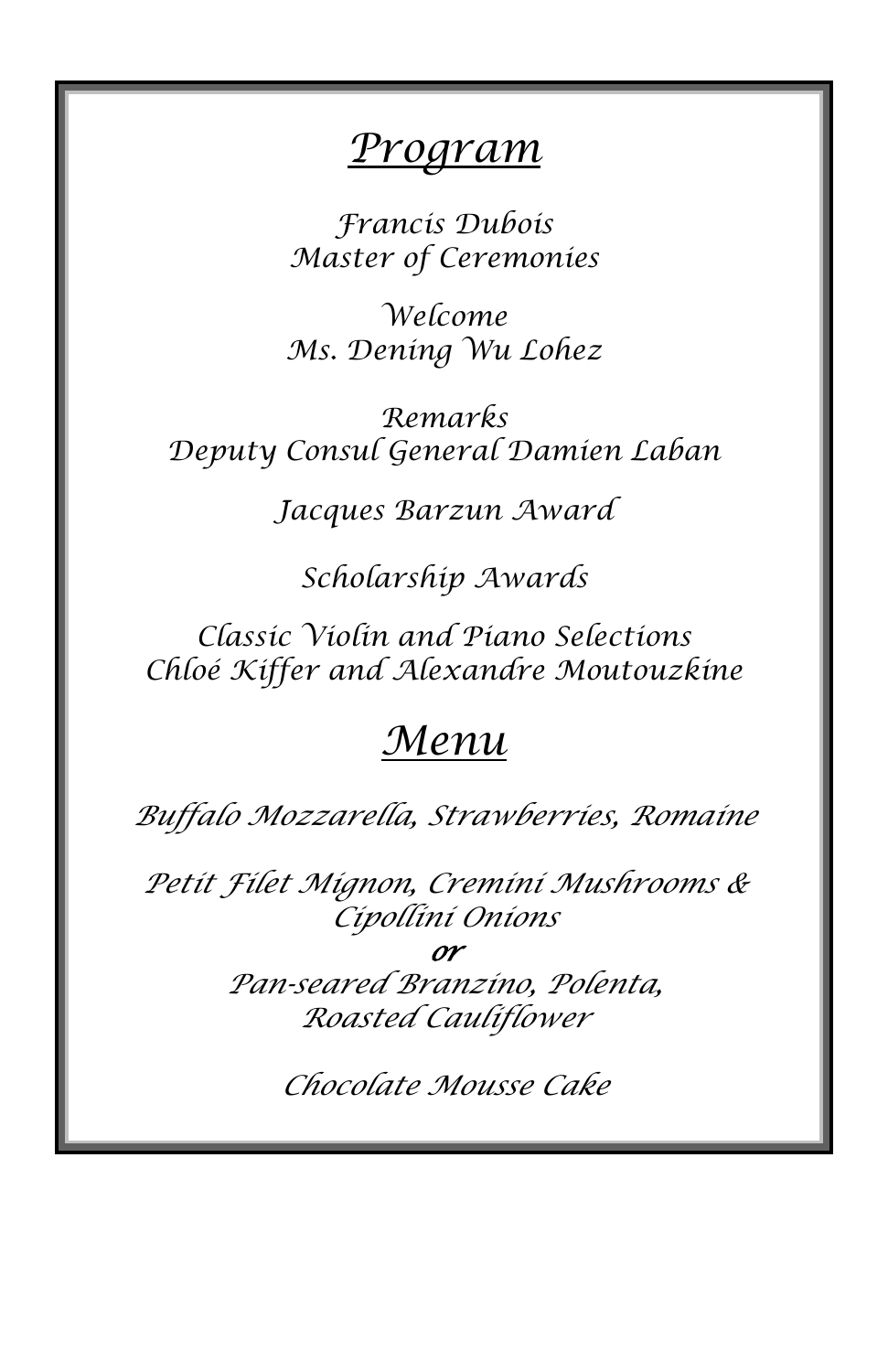## *About the Foundation*

Founded in 2005, the Jérôme Lohez 9/11 Scholarship Foundation is the only charitable organization established after the 9/11 tragedy that is dedicated specifically to promoting cultural and educational exchange among the United States, France, and China.

By providing scholarship awards to multinational students, enabling them to study in one another's homelands, the Foundation aims to shape the next generation of global citizens, along with a new class of international policy makers.

The Foundation also seeks to develop a pool of highly trained multicultural business leaders to serve as innovators in global commerce.

## *The Board*

Dening Wu Lohez Founder and President Dr. Ellie Abdi – Vice President Brian T. Kelly, CPA – Treasurer Sharen Glennon – Secretary Prof Thomas Franklin Emily Wexler

#### *2022 Event Committee*

Ellie Abdi, George Calhoun, Sharen Glennon, Dening Lohez, Emily Wexler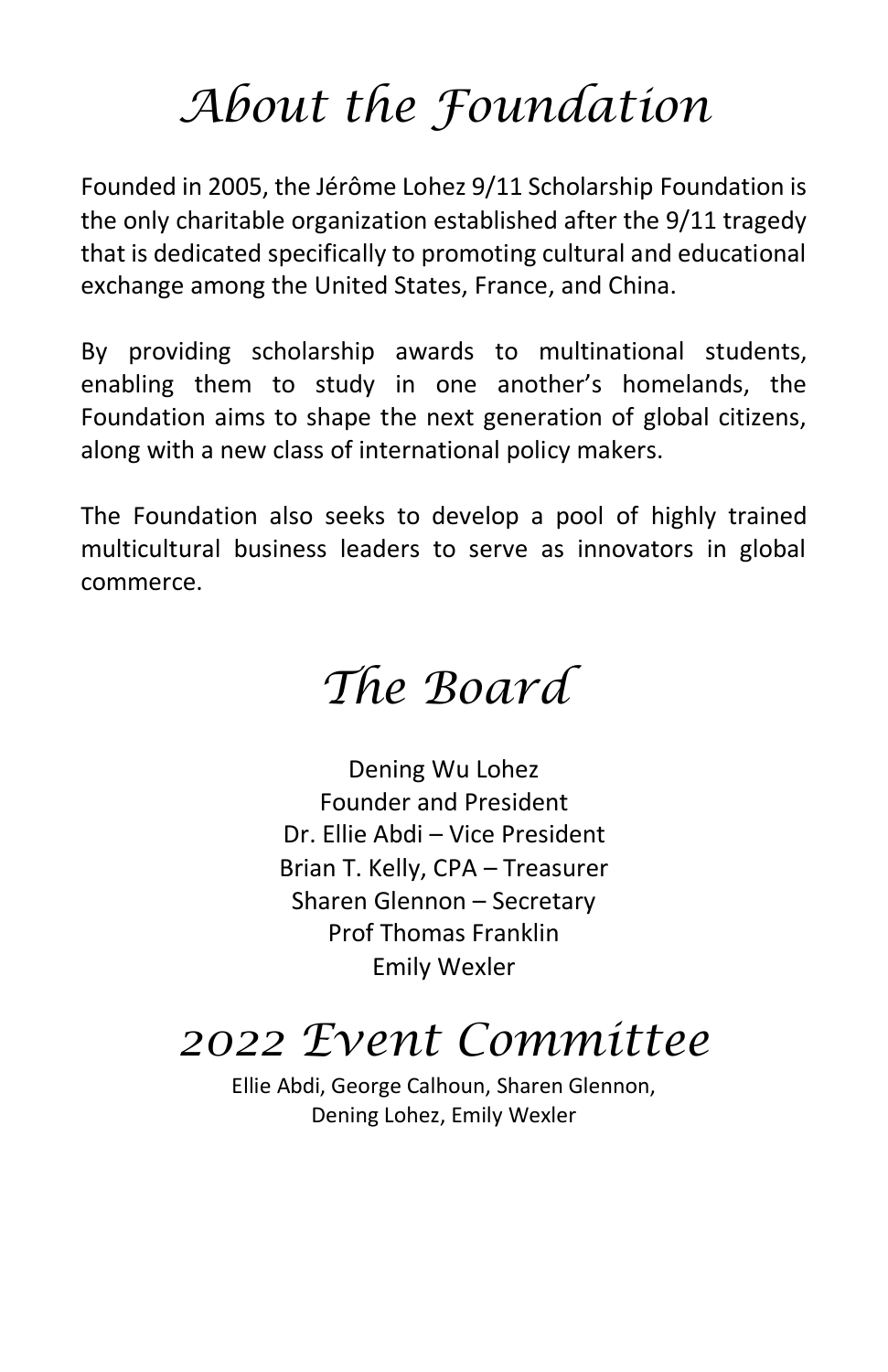## *The Jacques Barzun Award*



The Jérôme Lohez 9/11 Scholarship Foundation is delighted to bestow the Jacques Barzun Award for Distinguished Contributions to Trans-Cultural Scholarly Exchange upon **Lisa Rosen-Metsch, Dean of Columbia University's School of General Studies.** Rosen-Metsch, an internationally recognized AIDS researcher who previously chaired the Mailman

School of Public Health's Department of Sociomedical Sciences, was named dean of the School of General Studies in November 2017.

A Brooklyn native raised by two New York City public-school teachers, Rosen-Metsch is an expert in the treatment and prevention of HIV/AIDS among populations with substance-abuse disorders. Before joining the Mailman School of Public Health in 2012, she was a professor at the University of Miami's Miller School of Medicine. Rosen-Metsch is herself an alumna of the School of General Studies, which is the University's liberal-arts school for nontraditional undergraduates — those who have taken an academic break before attending college or who are pursuing dual degrees. In 1990, Rosen-Metsch earned dual bachelor's degrees through a joint program between Columbia and the Jewish Theological Seminary.

Rosen-Metsch says that her interest in AIDS prevention arose from her experience at the School of General Studies, where she interned alongside Columbia AIDS researchers. "My years as a General Studies student were transformative and extraordinary," she said. "The potential to help navigate Columbia's future by returning to the school that gave me so much is humbling, exciting, and inspiring."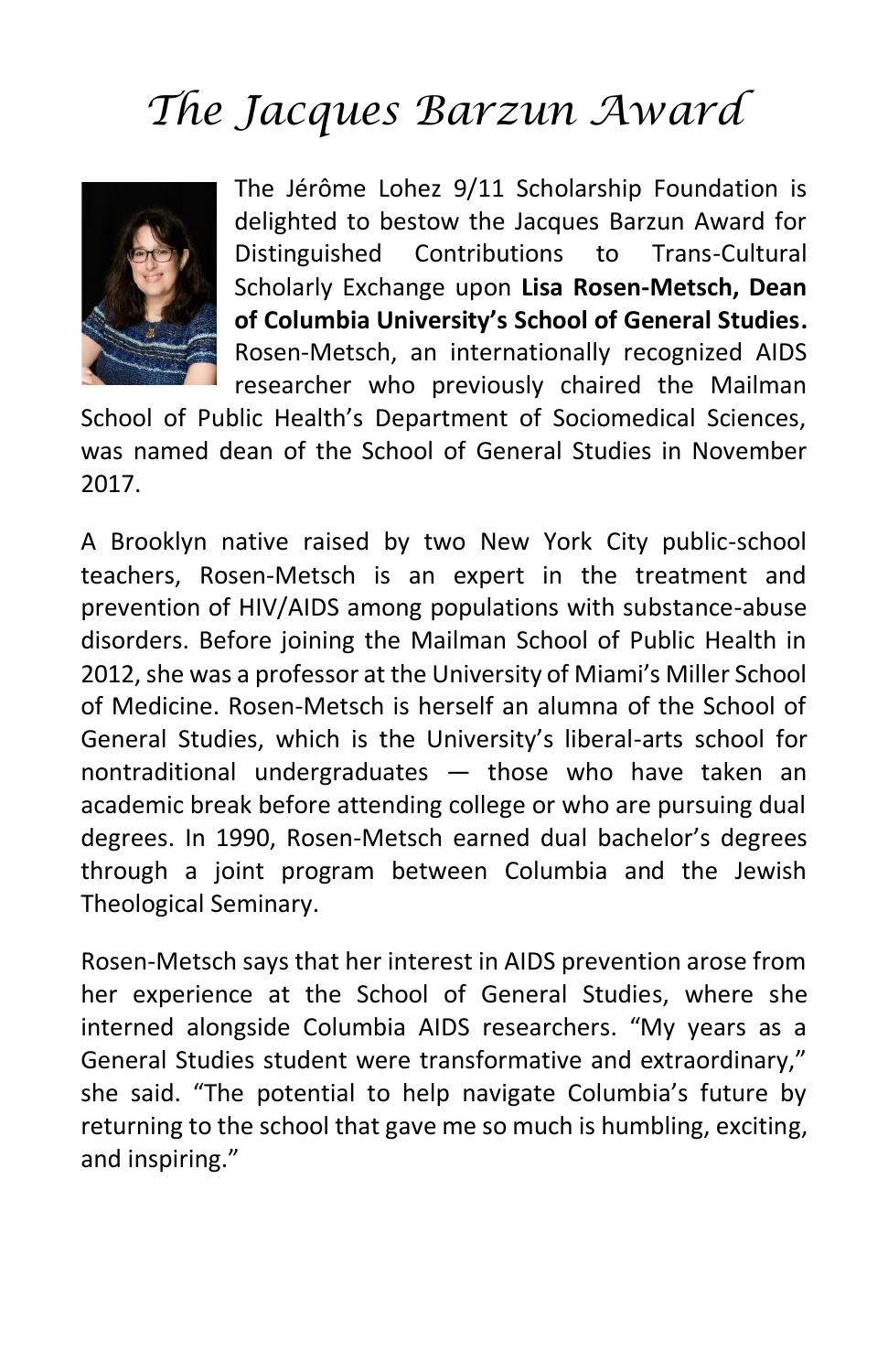### *The Scholarships*

Jérôme Lohez 9/11 Foundation applicants are screened by the Foundation's executive board of internationally qualified professionals and academics.

The Foundation provides scholarships to students, regardless of their nationalities, who participate in dual-degree programs at universities that are associated with the Lohez 9/11 Foundation:

The Alliance Program at Columbia University — Columbia University / Sciences Po / École Polytechnique Palaiseau / Université Paris 1 Panthéon-Sorbonne.

The Fudan School of Journalism (China) /Sciences Po Dual Degree Program on Global Communications and Media

The Fudan School of International Relations and Public Administration (China) /Sciences Po Dual Degree Program on Asia, Europe, Global Affairs

Stevens Institute of Technology / EPITA (Paris) Dual Degree Program on Information Systems, Business, Engineering.

The scholarship will be an amount to be determined by the Board of Directors. Both undergraduate and graduate students are eligible to apply.

All recipients are required to participate in the Ambassadors Program for one year.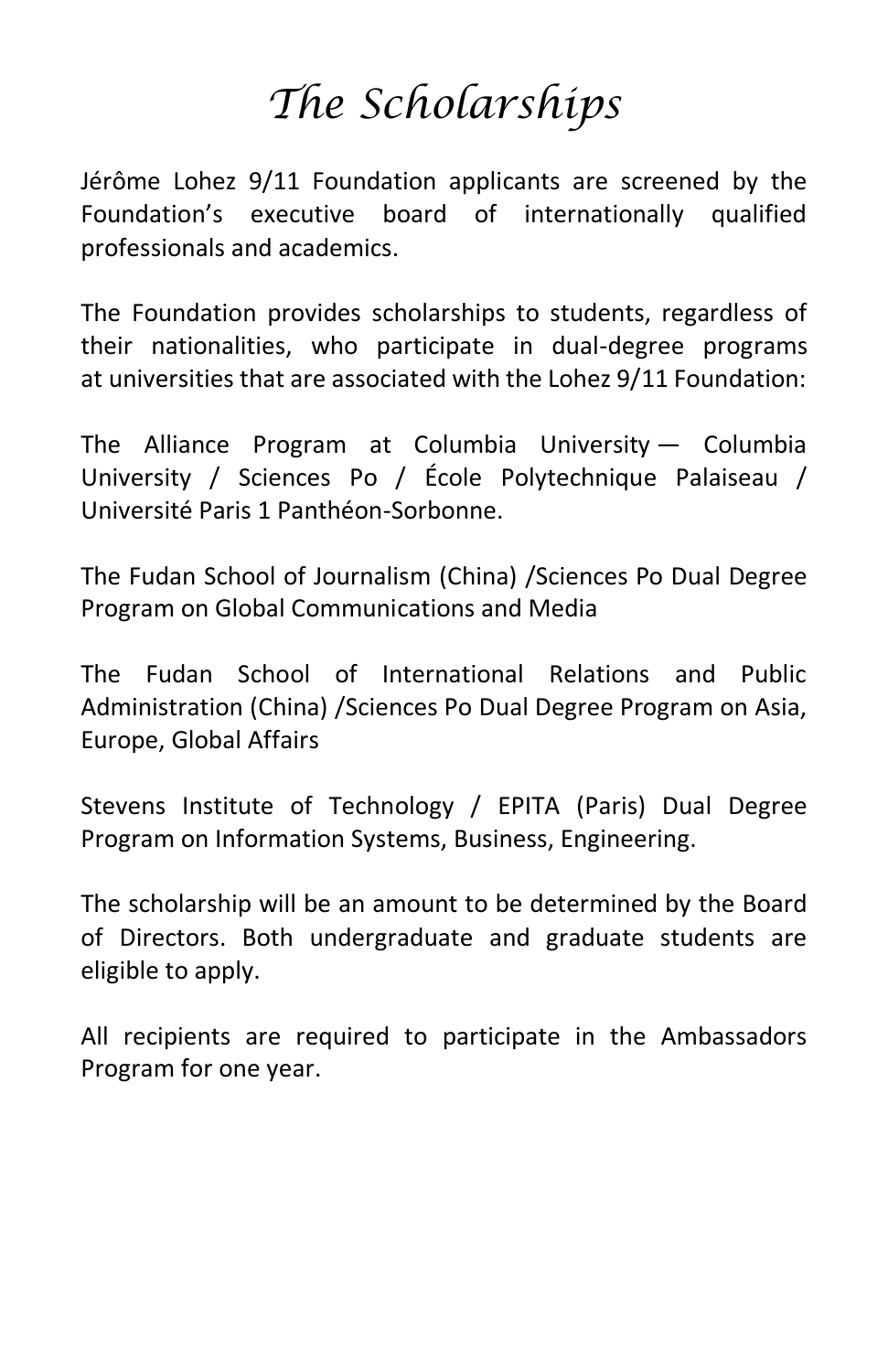#### *2022 Scholarship Recipients*



Having traveled to many countries and learned multiple languages at a young age, **Aleksandra Gracheva** has witnessed issues of conflict and cultural frictions. She joined the Columbia University and Sciences Po Dual BA Program to engage in a multinational and critical educational path that allowed her to build strong foundations in the humanities to better understand causes and

solutions for global conflict. As a Student Scholar at Columbia University's Saltzman Institute of War and Peace Studies, as well as a Columbia/Cambridge GLOBES Scholar, Aleksandra uses her academic research as a tool for furthering her and her audiences' understanding of cultural and political differences. Her recent work has been presented and published in multiple outlets, including in a co-authored journal article in the prestigious *Nature: Human Behavior*.



**Saboura Salari Rad** is currently a graduate student studying Financial Engineering at Stevens Institute of Technology. She received her bachelor's degree in Chemical Engineering from Sharif University of Technology in Tehran, Iran. After graduating, she worked as a business

developer and financial analyst at several start-ups, eventually shifting her focus from the fundamental to the applied. She became more determined to pursue a degree in Finance during the economic turmoil in her home country. Her ultimate goal is to earn a PhD in Economics in an endeavor toward making a positive impact in Iran and worldwide. As a woman from the Middle East, she is also dedicated to women's rights, equal opportunities, and empowerment. Saboura is actively involved in the Women in Business Club, Girls in Tech, R-Ladies and other peer female support groups that promote gender equality. With her extensive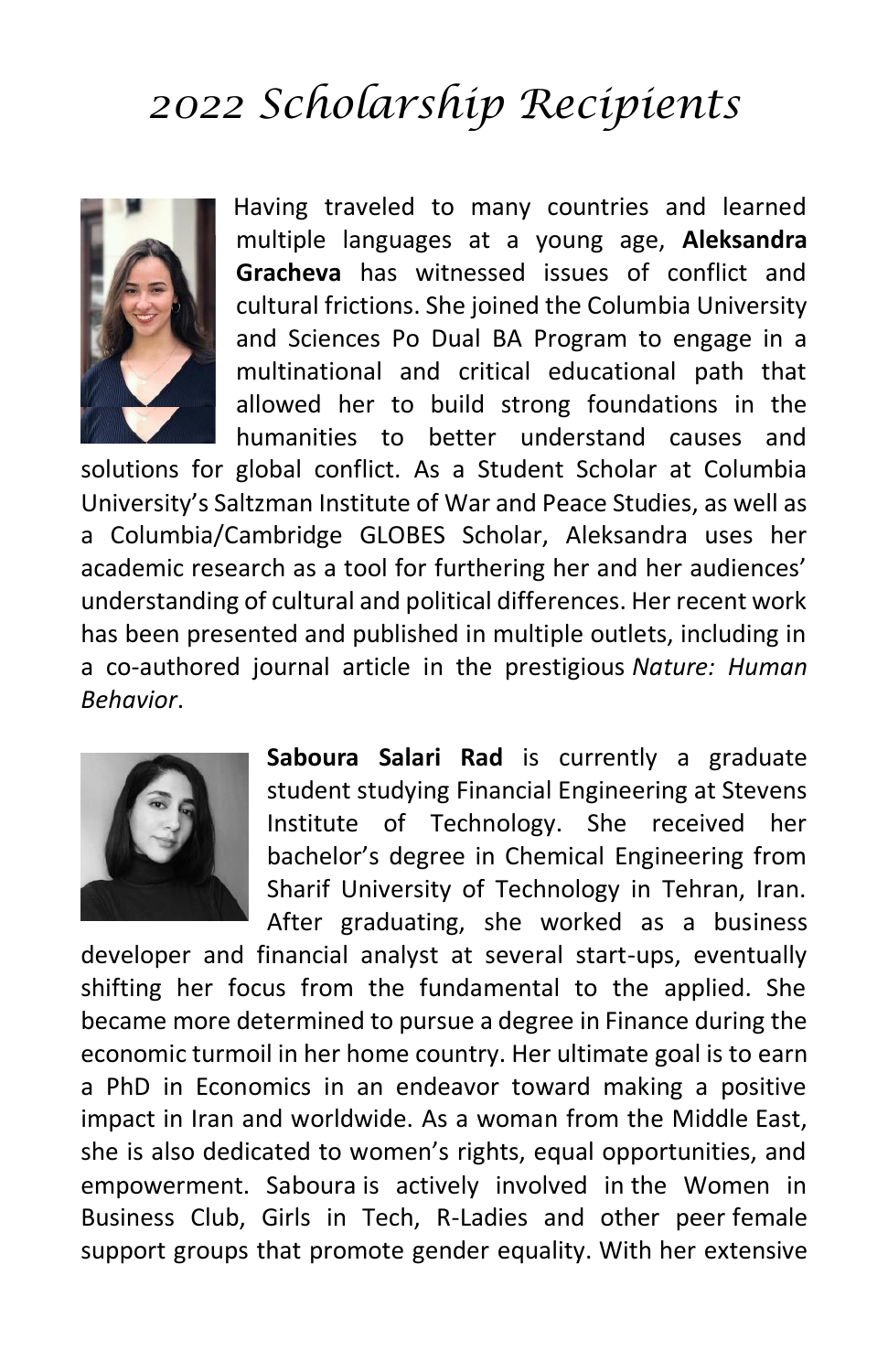network of resources, she supports women from her home country who wish to pursue higher education and careers outside of Iran.



**Shardul Shinde** works as a Graduate Student Assistant at Stevens Institute of Technology and as a Business Data Analyst Intern while pursuing his MS in Business Intelligence and Analytics. During his undergraduate years at Symbiosis Institute of Technology in India, where he studied Computer

Science, he served as a community volunteer. Post completion of his undergraduate program, he co-founded a non-profit organization named YOUNG Foundation which is a youth-run organization for the underprivileged, in need, and gifted. At Stevens, Shardul Shinde serves as the president of the Business Intelligence and Analytics Club and public relations chair of the Indian Graduate Student Association. He is the master's peer mentor for the graduate students. Shardul is an avid soccer enthusiast and is passionate about music.



Born in the north of France and raised in a tightknit family environment, **Victor Trolet** has always been driven by a will to understand the ties that make up societies. His journey at Sciences Po and at Columbia University allowed him to explore such intricacies, immersed in the study of subjects close

to his heart: economics, sociology, and art. In addition to his academic engagement, Victor aims to bring people together in the achievement of mutual uplift and in the fight against selfcensorship. This commitment is embedded in his projects in consulting, venture capital and art promotion on both sides of the Atlantic. His current responsibilities in New York City aim to bridge the academic and professional spheres, promoting learning opportunities and diversity outside the classroom.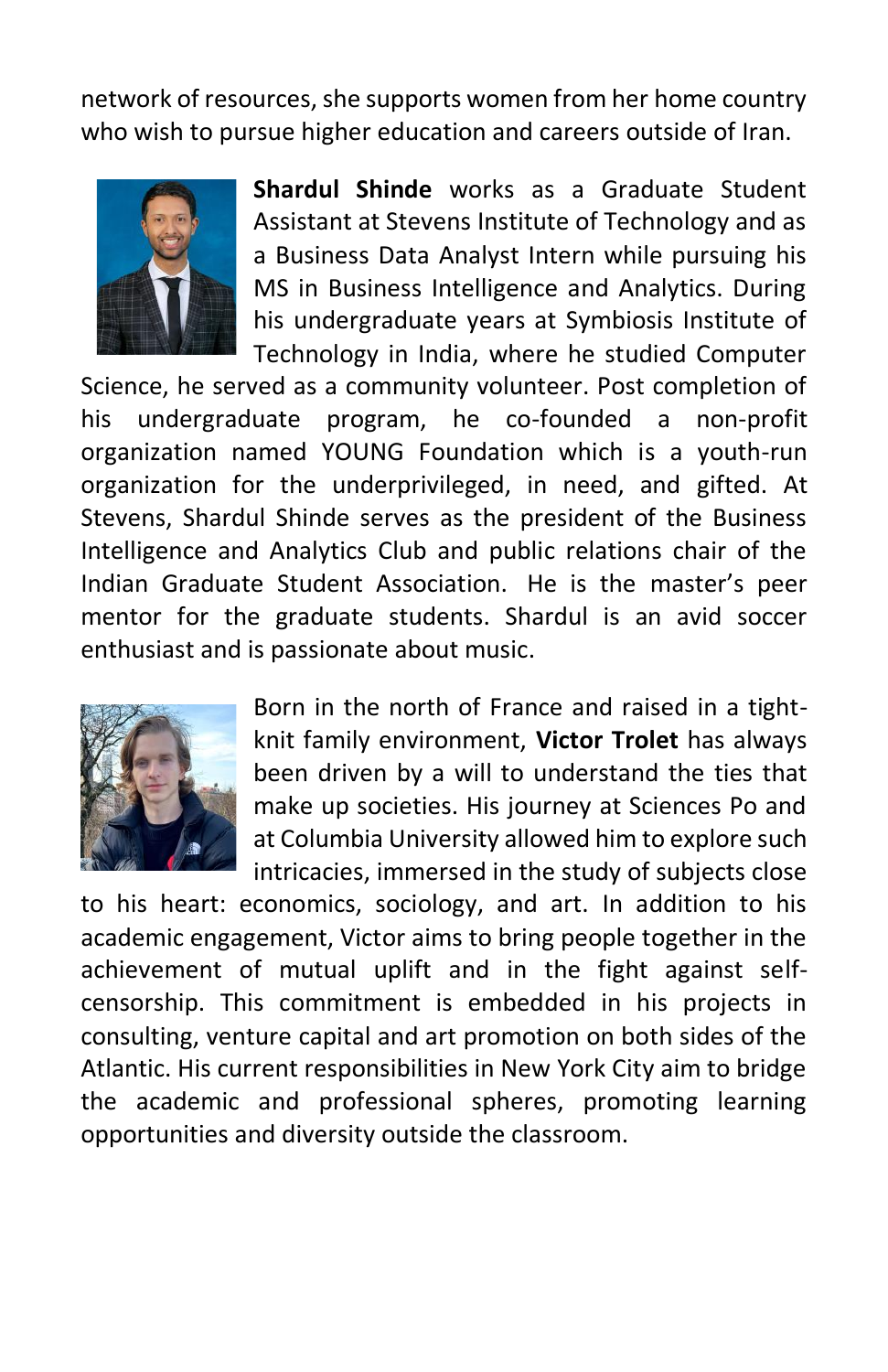#### *Musical Performance*



Violinist **Chloé Kiffer**, native of France, has received enthusiastic praise by The New York Times for her "pure and beautiful tone" and The Greenwich Sentinel for being "…a star in every sense: performance, exquisite technique and beauty" (April 2019). Kiffer feels as comfortable

performing solo on the international stage as she does in intimate chamber settings.



The *Dallas Morning News* wrote of a performance by Russian-American pianist **Alexandre Moutouzkine** that he "played Brahms' Op. 117 Intermezzi more beautifully, more movingly, than I've ever heard them. At once sad, tender and noble, this was playing of heart-stopping intimacy and elegance." Mr. Moutouzkine has toured throughout Germany, France, Spain, Russia, Italy, and North and

South America, as well as in China and Japan. In recent seasons, he has appeared as soloist with the Tivoli Symphony Orchestra, the Radio Television Orchestra of Spain, Cleveland Orchestra, Louisiana Philharmonic, Valencia Philharmonic, the Gran Canaria and Tenerife symphonies in the Canary Islands, the National Symphonic Orchestra of Panama, the National Symphonic Orchestra of Cuba, the Israel Philharmonic, and the Brno Philharmonic Orchestra of the Czech Republic.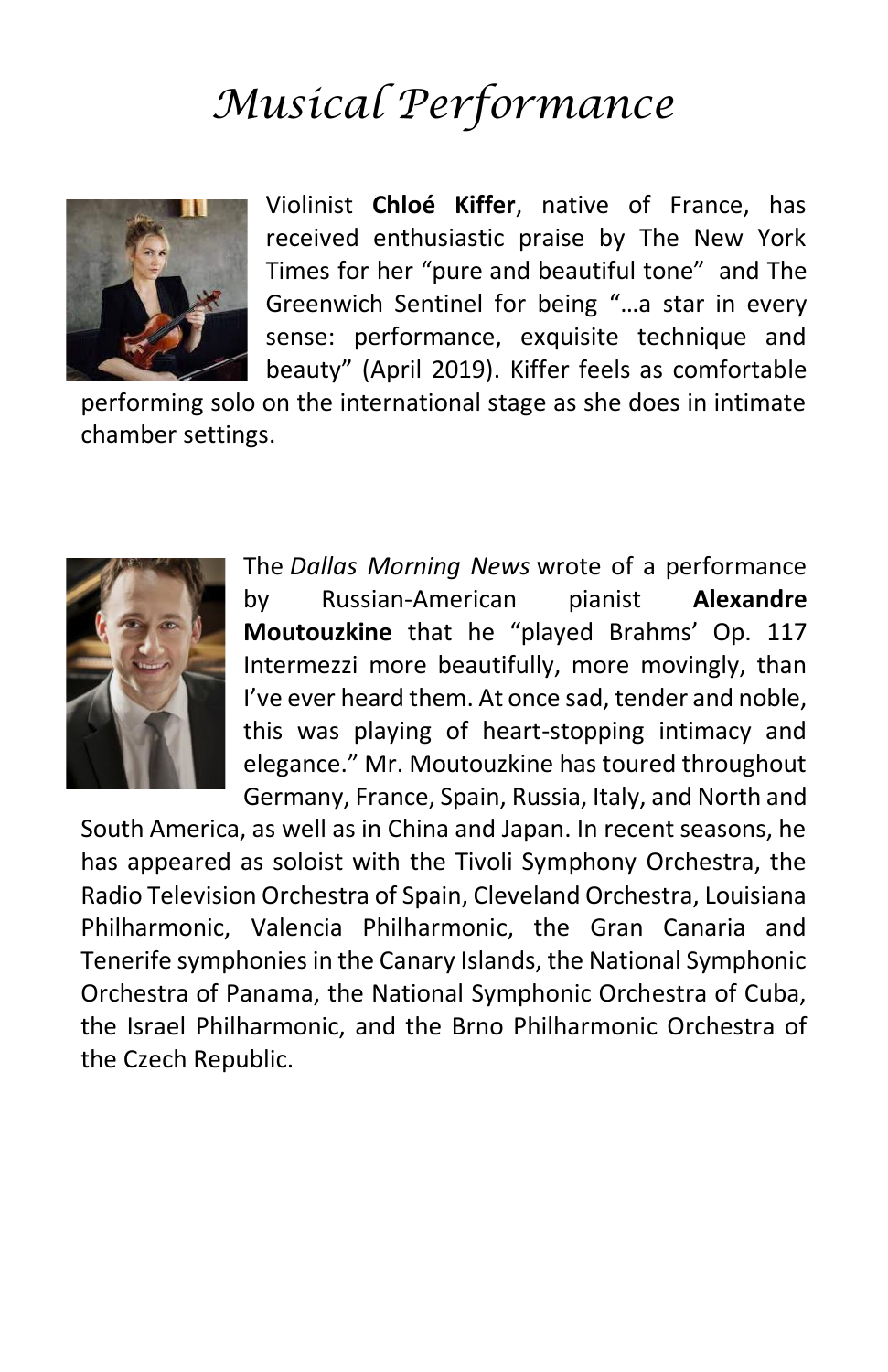### *Academic Partners*



#### Alliance Program – Columbia University



#### Columbia University – SIPA



#### Ecole Polytechnique





Fudan Shanghai University





Stevens Institute of Technology



Université Paris 1 Panthéon-Sorbonne